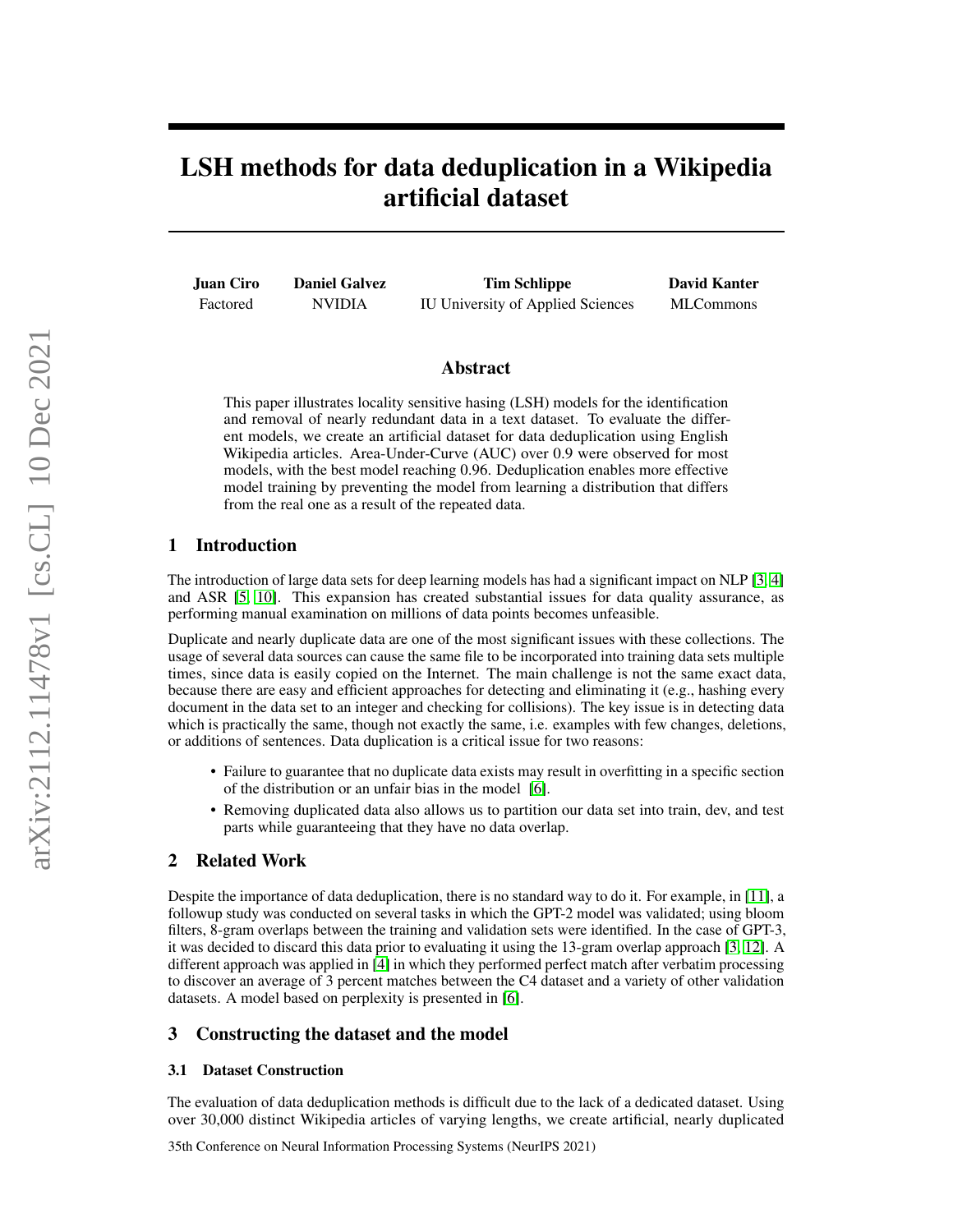|     |      |    |      | Number permutation Threshold N-gram AUC Speed inference test (minutes) |
|-----|------|----|------|------------------------------------------------------------------------|
| 128 | 0.65 | 12 | 0.96 | 12.21                                                                  |
| 128 | 0.80 | 16 | 0.94 | 12.64                                                                  |
| 64  | 0.75 |    | O 91 | 11.13                                                                  |

samples. To achieve this we tokenize the texts' sentences. After that, we randomly select sentences for removal. Then some sentences were added by taking 2,000 different sentences collected from 300 articles that were not included in the final dataset with a length of 8 to 20 words. Between 87 and 94 percent resemblance was preserved between the original text and the synthetic duplicate. With this method, we were able to create a 6,258 artificial articles created from the original 24,999. Obtaining in total a database with 31,257 texts, including duplicates and originals, 6,258 labeled as duplicates and 24,999 as non-duplicates.We also construct a test data set of 6,286 articles using the same methodology to validate our results, 1,258 labeled as duplicates and 5,028 as non-duplicates.

#### 3.2 Model

One purpose of this project is to create methods for large datasets, hence the model must be scalable. The model used is based on Local Sensitive Hashing (LSH) [\[13\]](#page-2-7). The model is known as the classic LSH technique or MinHash, which groups the samples into buckets after being encoded using Minhash functions, where each sample in a bucket is likely to have a low Jaccard Distance, as measured by character n-grams [\[1,](#page-2-8) [8\]](#page-2-9). Finally, members of the same bucket are compared using Jaccard similarity; if the Jaccard similarity exceeds the threshold hyperparameter, two documents are considered "the same". The ability to compare samples only to samples that fall into the same bucket makes LSH  $O(N)$  to evaluate, as opposed to  $O(N^2)$  (which applies to most k-nearest-neighbors approaches) on a dataset of N points [\[7,](#page-2-10) [9\]](#page-2-11).

#### 3.3 Metrics

The models were evaluated using two key measures: speed and AUC. AUC was used instead of accuracy, since finding duplicate data is necessary but not at the expense of eliminating good data.

## 4 Tuning and Evaluating

#### 4.1 Model Tuning

The model has three hyperparameters: the number of hashing functions, the size of each character n-gram, and the threshold for classifying an example as duplicate. Despite the fact that there are superior combinations of values in the training results, none of the combinations produced an AUC below 0.8. This means that while the choice of hyperparameters is pertinent and may vary depending on the dataset, the method has broad applicability.

#### 4.2 Evaluation

The model was evaluated using the previously specified testing dataset and the three models with the greatest AUC. The evaluation findings showed the generalization of the models, since none of the 3 models utilized show a significant drop in AUC values. Results in Table [2.](#page-2-12)

## 5 Conclusion

Tools that ensure the data's quality will become highly significant. Data duplication is a common issue that arises during the development of big datasets. We provide a model in this work that enables the elimination of this data. Additionally, the establishment of a dataset for measuring their performance was discussed. The complete source code is available [\[2\]](#page-2-13).